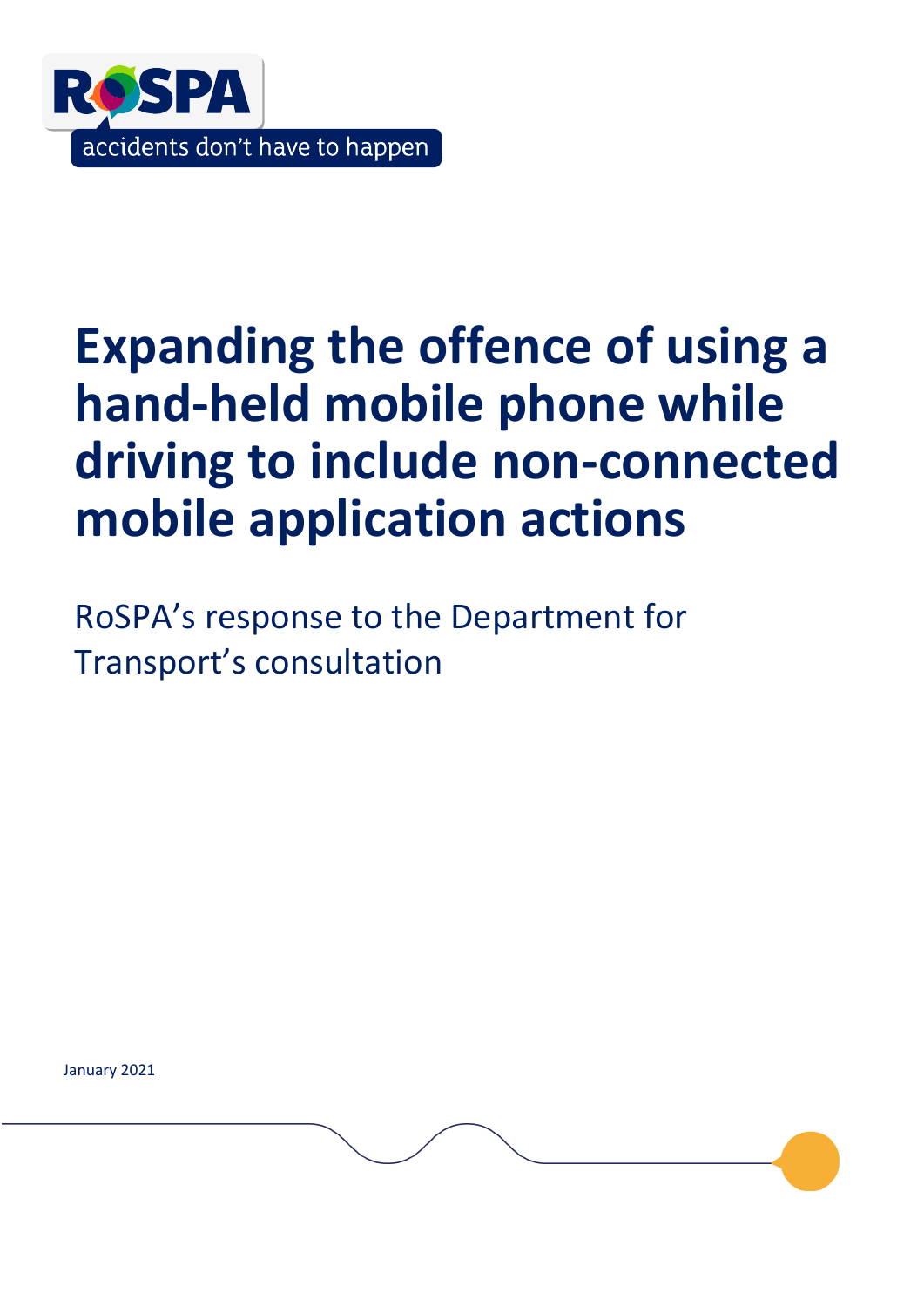

# **Introduction**

This is the response of The Royal Society for the Prevention of Accidents (RoSPA) to the Department for Transport's consultation on expanding the offence of using a hand-held mobile phone while driving to include non-connected mobile application actions. It has been produced following consultation with RoSPA's National Road Safety Committee, although the response does not necessarily reflect the views of all committee members.

The Department for Transport proposes broadening the offence of using a hand-held mobile phone while driving so that it captures standalone mode functions as well as the existing interactive communication functions. It has also been proposed that a new exemption to the using a hand-held mobile phone while driving offence is introduced to allow drivers to make contactless payments using a mobile phone at appropriate locations, for example at drive through food outlets. These changes, if implemented, will need to be reflected in The Highway [Code.](https://www.gov.uk/guidance/the-highway-code)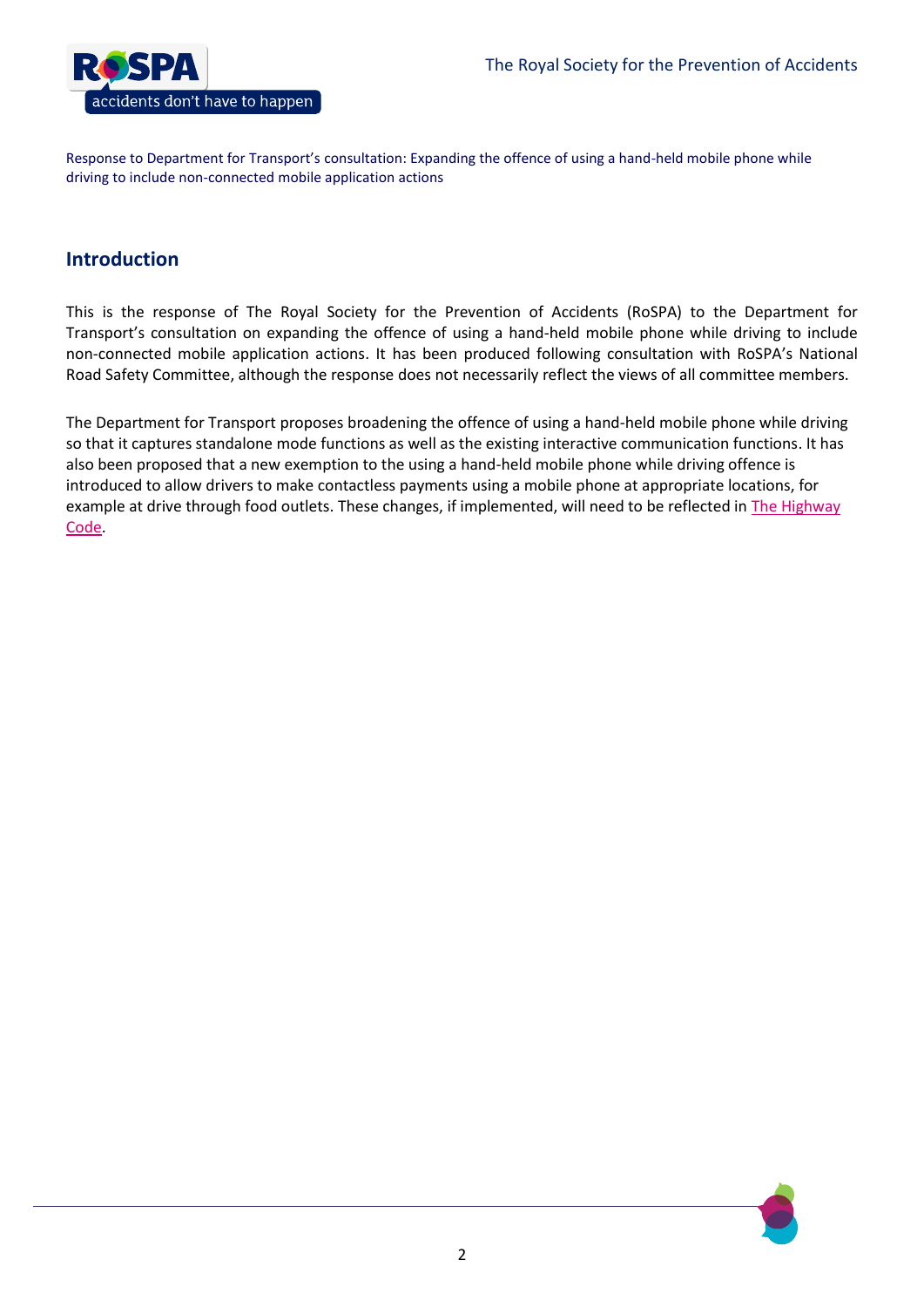

## **Your details**

#### **Name:**

Rebecca Needham.

**Email:** 

[rneedham@rospa.com](mailto:rneedham@rospa.com)

## **Are you responding as an individual or on behalf of an organisation?**

On behalf of an organisation.

## **What is the name of your organisation?**

The Royal Society for the Prevention of Accidents (RoSPA).

## **Of the following, what is your organisation's main area of interest: road safety, enforcement, road user, local authority or other?**

Other, accident prevention.

#### **How many people does your organisation represent?**

101 to 500 people.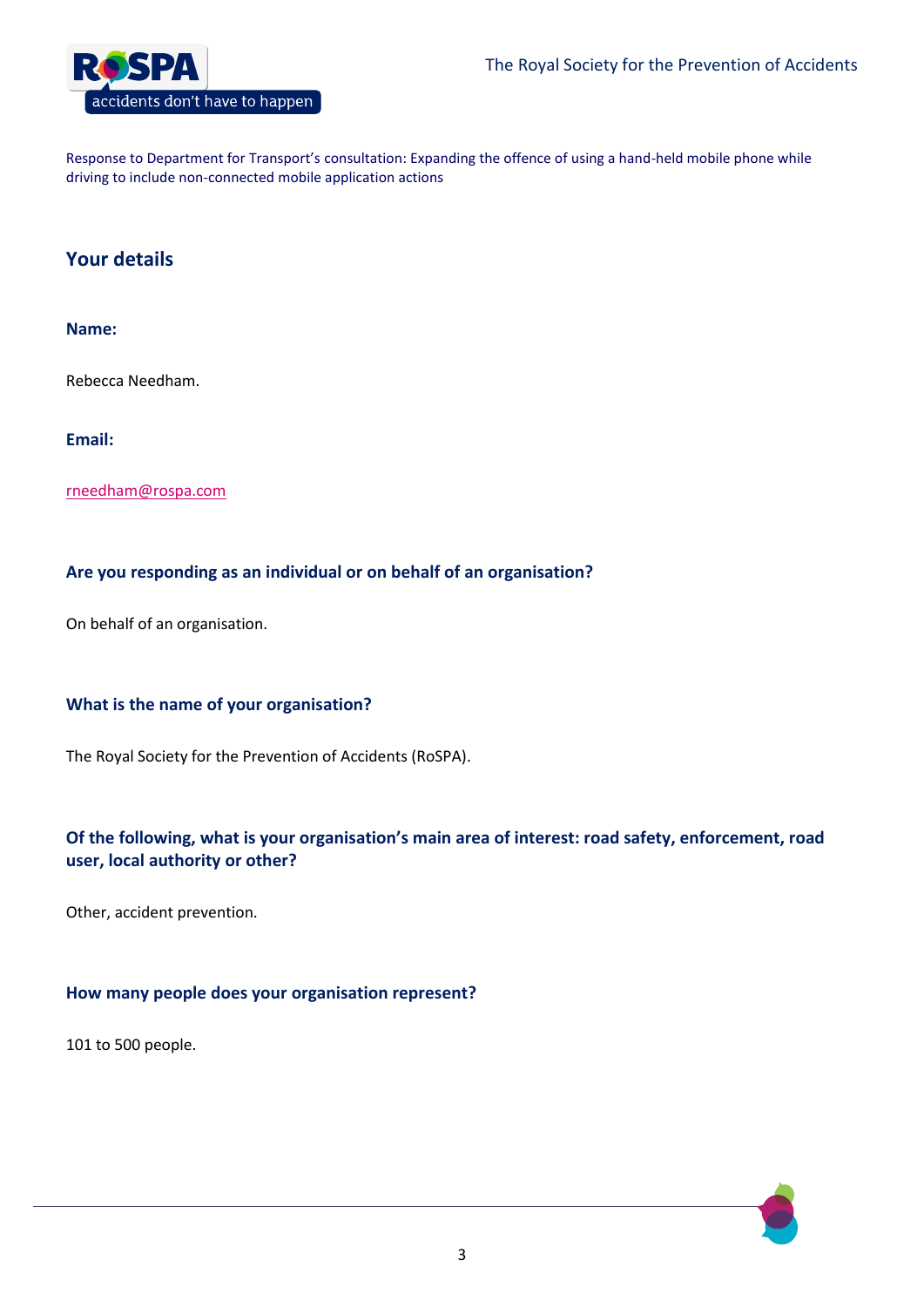

# **Standalone functions proposal**

The existing offence of using a hand-held mobile phone while driving is triggered when a driver is holding a phone and using it to perform an interactive communication function (calls, texts and so on).

This consultation proposes that the offence should be broadened so that it applies also when drivers are using a hand-held mobile phone to perform standalone functions (such as scrolling for music stored on the phones).

## **Do you agree with the proposal to extend the hand-held mobile phone offence to cover "standalone" functions?**

#### **RoSPA response**

Yes.

## **Revised offence**

We propose a list of the sorts of mobile phone functions that would be prohibited under the broader offence of using a hand-held mobile phone while driving. These functions are to:

- illuminate the screen
- unlock the device
- check the time
- check notifications
- reject a call
- compose text messages or e-mails to save in drafts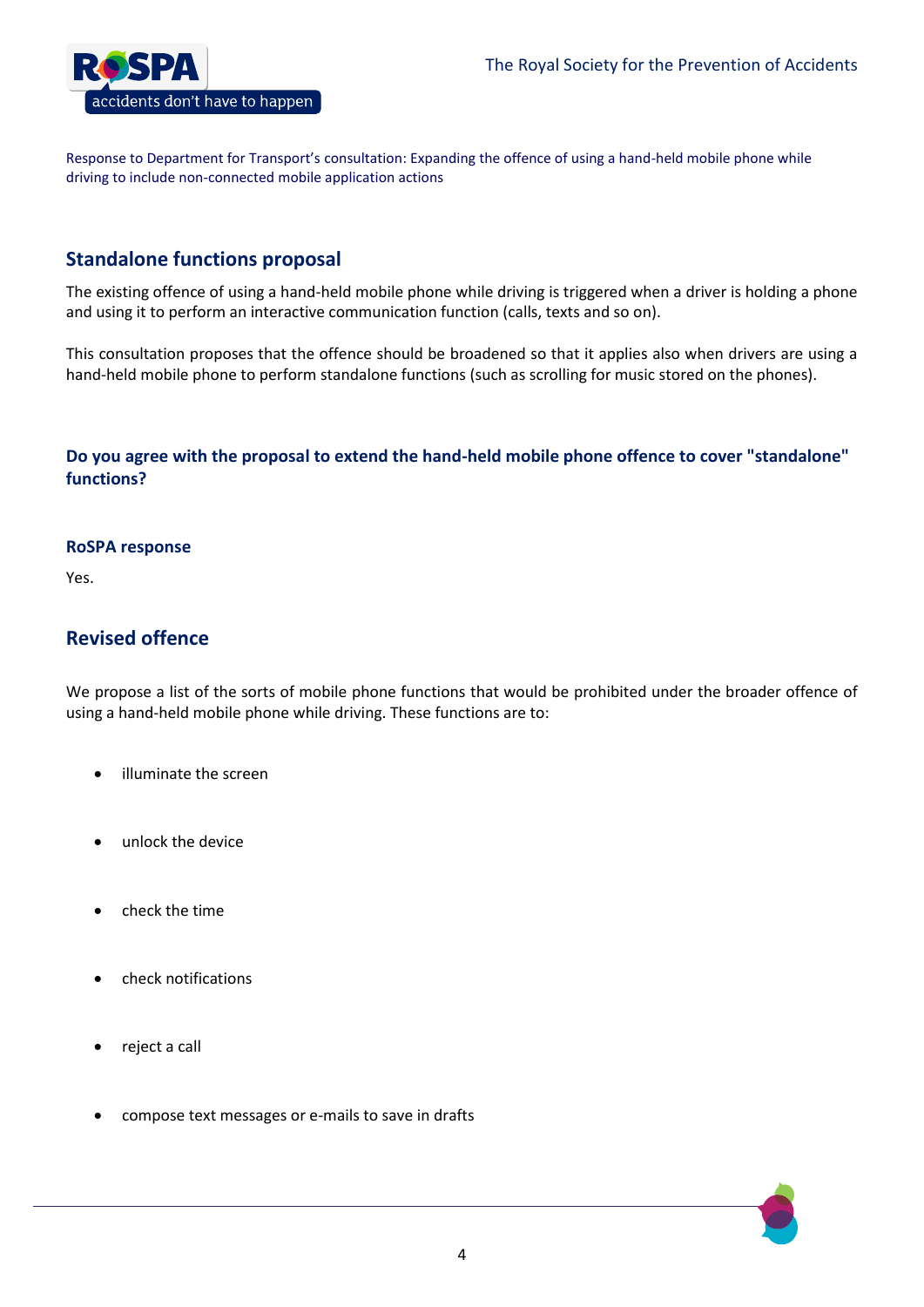

- take photos or videos
- use the phone's camera as a mirror
- search for music stored on the phone
- search for photos or other images stored in the phone
- dictate voice messages into the phone
- read a book downloaded on the phone
- play a game downloaded on the phone

This is in addition to the existing activities which are already captured by the offence of:

- making a phone call
- receiving a phone call
- sending a text message
- sending an e-mail
- accessing social media sites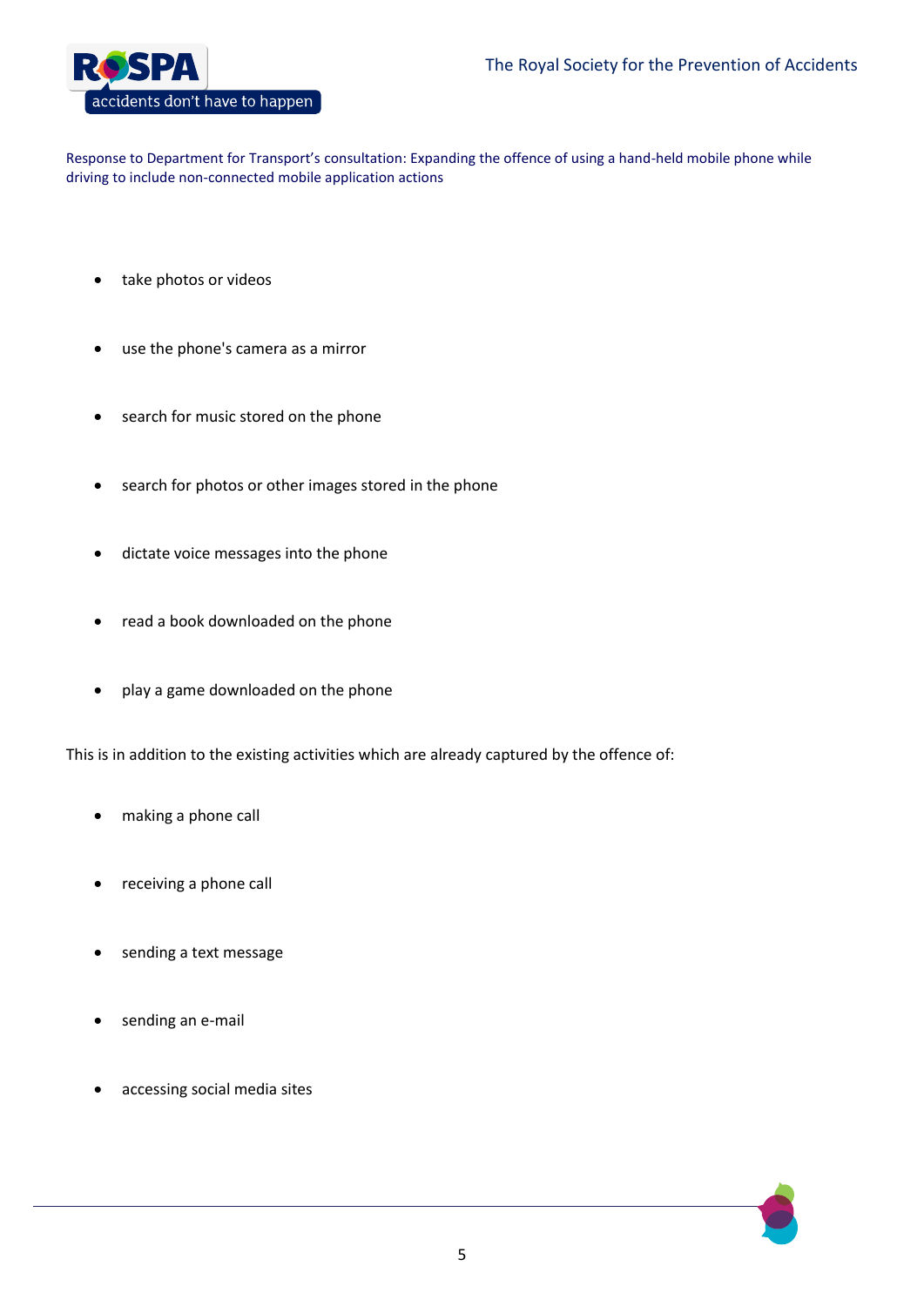

accessing streaming services

## **Are there any other mobile phone functions that you think should be listed in the revised offence?**

#### **RoSPA response**

No.

**Do you foresee any unintended consequences, for example any potential impact on particular groups, as a result of extending the offence?**

#### **RoSPA response**

No.

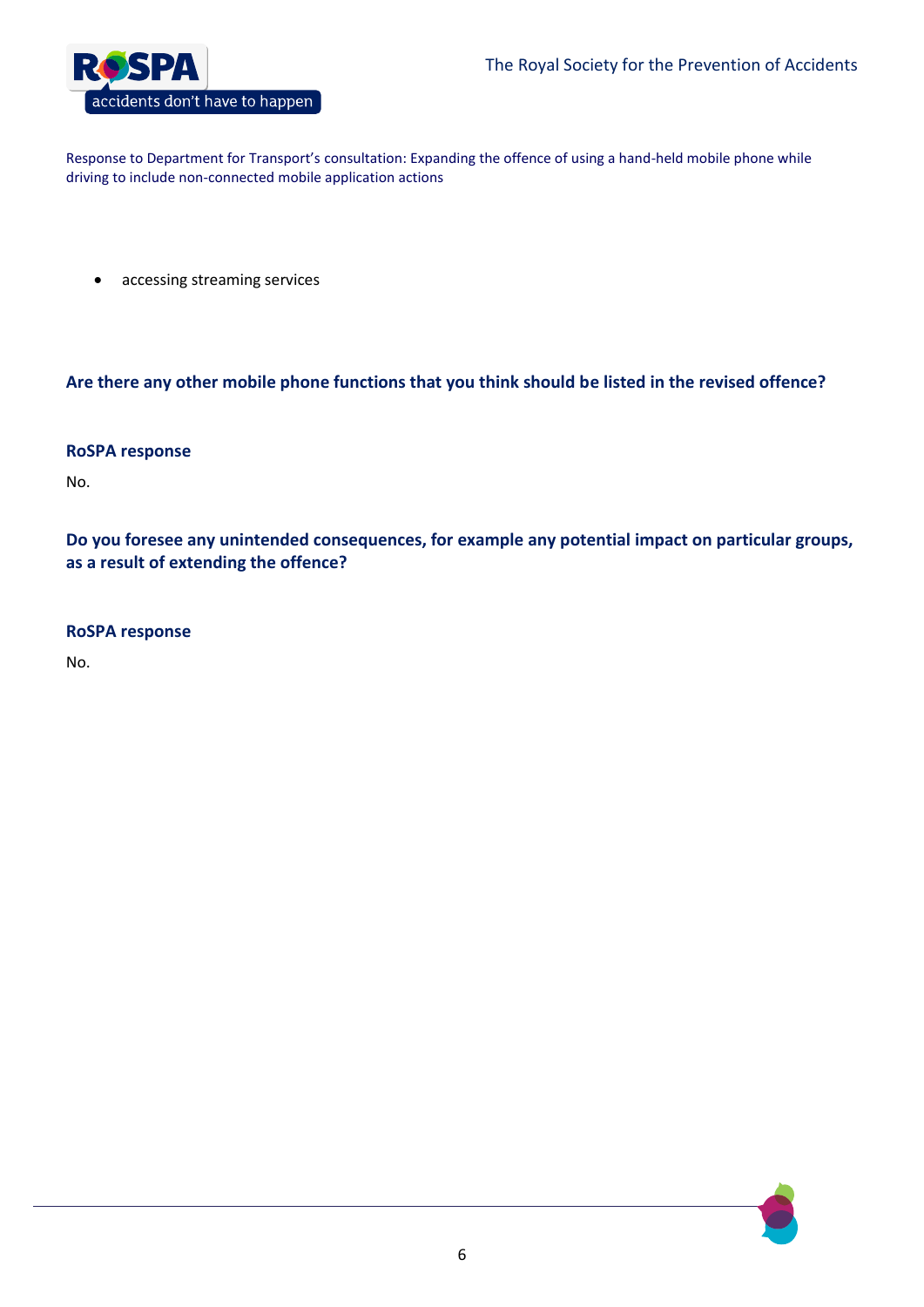

## **Interactive communication proposal**

We propose that the offence of using a hand-held mobile phone while driving should apply to devices that are capable of interactive communication, even if that capability is not enabled in the vehicle.

**Do you agree with the proposal to bring within the offence any device which is capable of interactive communication, even if that capability is not enabled in the vehicle?**

#### **RoSPA response**

Yes, although RoSPA seeks clarification on whether devices such as smartwatches, which could pose as a distraction to the driver, would be covered under the proposed legislation.

**Do you foresee any unintended consequences, for example any potential impact on particular groups, as a result of amending the offence in this way?**

#### **RoSPA response**

No.

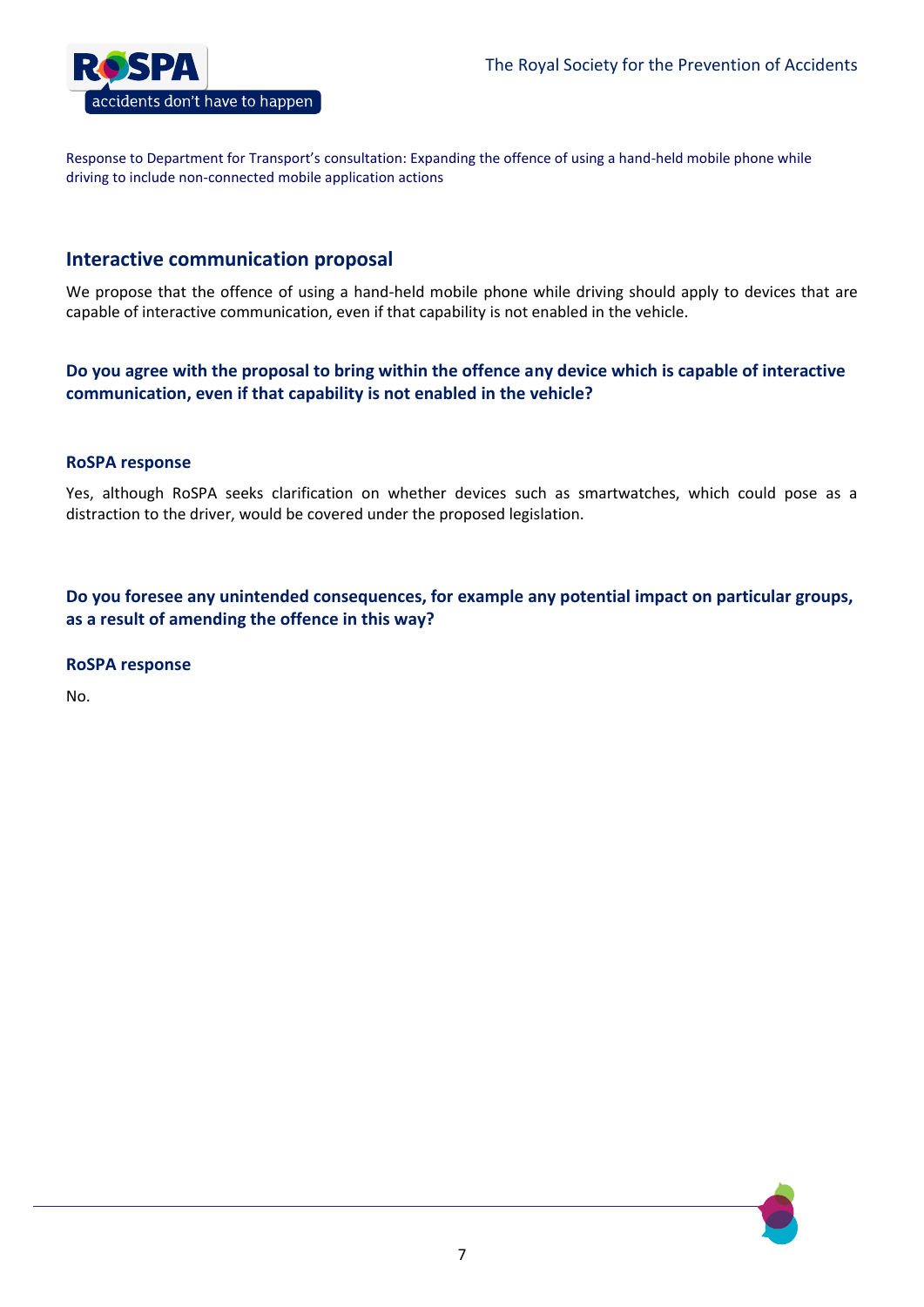

# **Hand-held mobile phone offence exemption**

We propose a new exemption to the offence of using a hand-held mobile phone while driving.

The exemption would apply if the driver is holding a mobile phone and using it to make a contactless payment for:

- goods
- services

to be received immediately and the vehicle must be stationary at the time of making the contactless payment.

**Do you agree with the proposal to exempt drivers from the hand-held mobile phone offence if they are making a contactless payment for immediate goods or services while stationary?**

#### **RoSPA response**

Yes.

**Do you foresee any unintended consequences, for example any potential impact on particular groups, as a result of this exemption?**

#### **RoSPA response**

No.

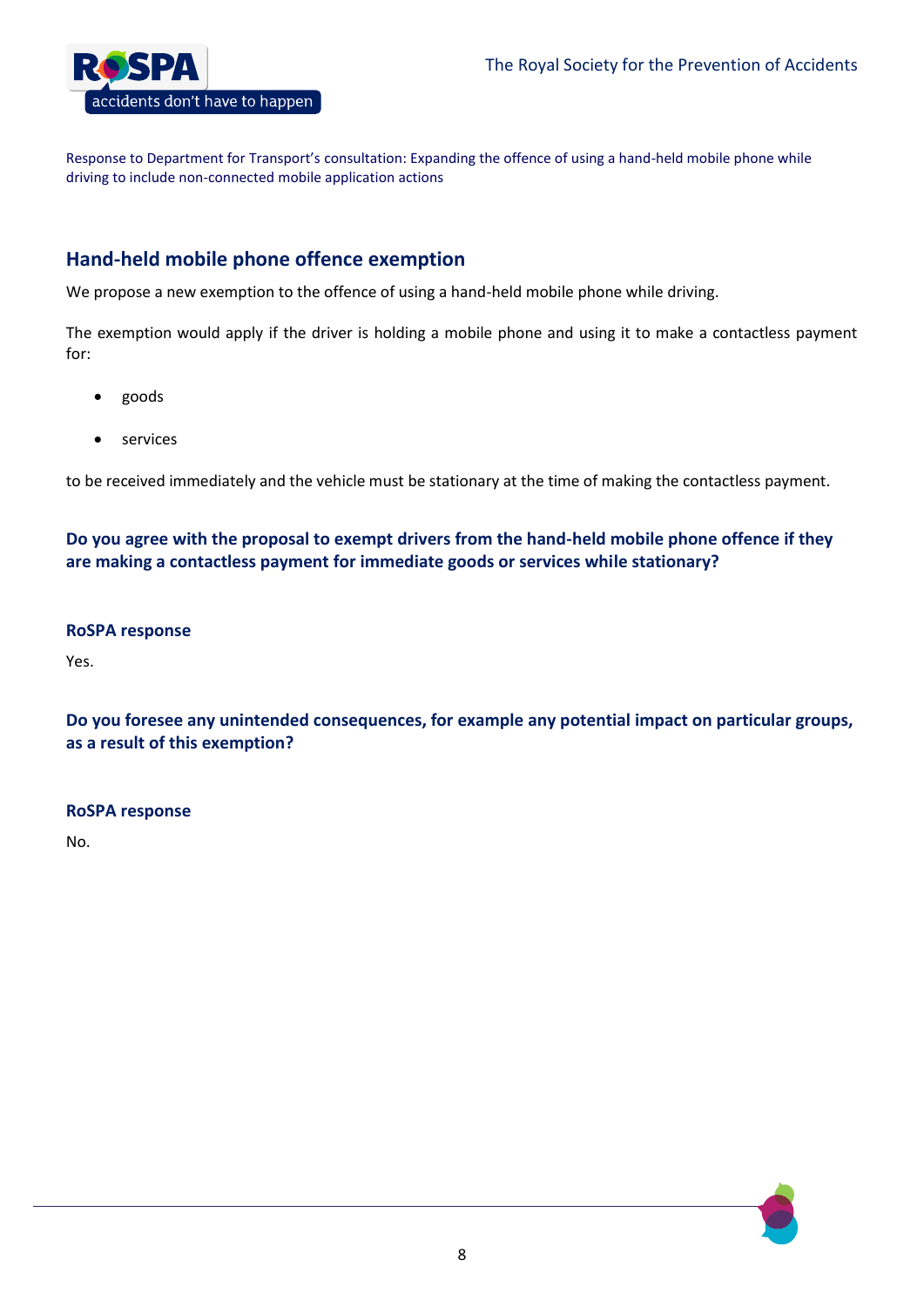

# **Highway code alteration**

We propose 2 changes to The Highway Code to:

- 1. explain that the hand-held mobile phone offence will apply to standalone functions
- 2. describe the new exemption from the offence of using a hand-held mobile phone while driving to make a contactless payment using a mobile phone

The current text of rule 149 of The Highway Code states:

"Rule 149

You MUST exercise proper control of your vehicle at all times. You MUST NOT use a hand-held mobile phone, or similar device, when driving or when supervising a learner driver, except to call 999 or 112 in a genuine emergency when it is unsafe or impractical to stop. Never use a hand-held microphone when driving. Using hands-free equipment is also likely to distract your attention from the road. It is far safer not to use any telephone while you are driving or riding - find a safe place to stop first or use the voicemail facility and listen to messages later.

You may park your vehicle using a hand-held remote control app or device. The app or device MUST be legal, and you should not put other people in danger when you use it.

Laws RTA 1988 sects 2 & 3, & CUR regs 104 & 110" Our proposed text including changes is:

"You MUST exercise proper control of your vehicle at all times. You MUST NOT use a hand-held mobile phone, or similar device **capable of interactive communication, (such as a tablet) for any purpose** when driving or when supervising a learner driver. **This ban covers all use of a hand-held interactive communication device and it applies even when the interactive communication capability is turned off or unavailable. You cannot pick up the phone to dial a number and then put it in the cradle for the duration of the conversation. You also cannot use your hand-held device while stationary in traffic, that is still driving.**

**There is an exception** to call 999 or 112 in a genuine emergency when it is unsafe or impractical to stop. **There is also an exception if you are using a hand-held mobile phone to make a contactless payment, while the vehicle is stationary, for goods or services that you will be receiving immediately.**

You may park your vehicle using a hand-held remote control app or device. The app or device MUST be legal, and you should not put other people in danger when you use it.

Never use a hand-held microphone when driving.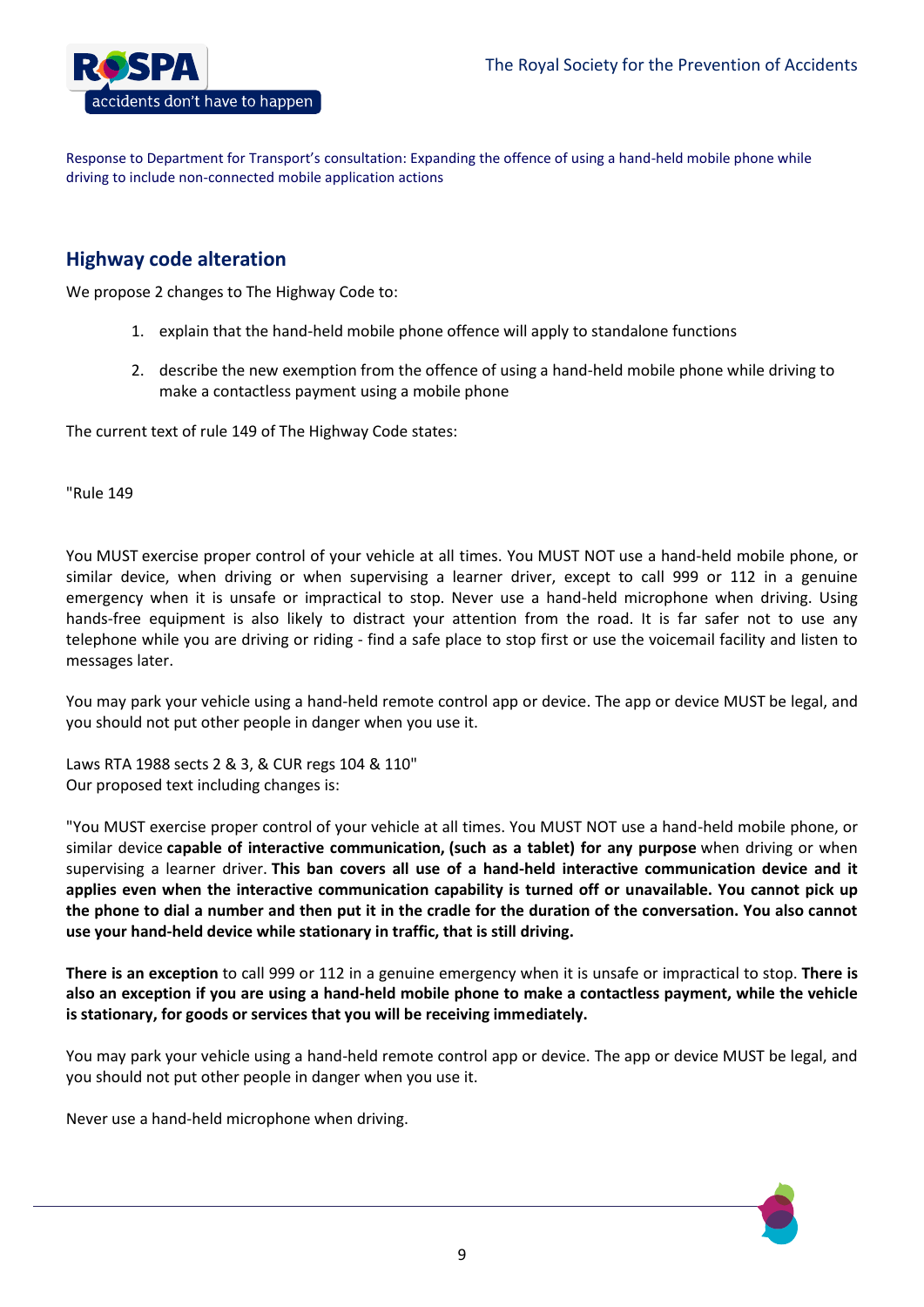

It is far safer not to use any telephone **or similar device** while you are driving or riding - find a safe place to stop first or use the voicemail facility and listen to messages later.

Laws RTA 1988 sects 2 & 3, & CUR regs 104 & 110"

**Do you agree with the proposed changes to The Highway Code to explain that the hand-held mobile phone offence will apply to standalone functions?**

#### **RoSPA response**

Yes.

**Do you agree with the proposed change to The Highway Code which explains the new exemption from the offence of using a hand-held mobile phone while driving to make a contactless payment using a mobile phone?**

#### **RoSPA response**

Yes.